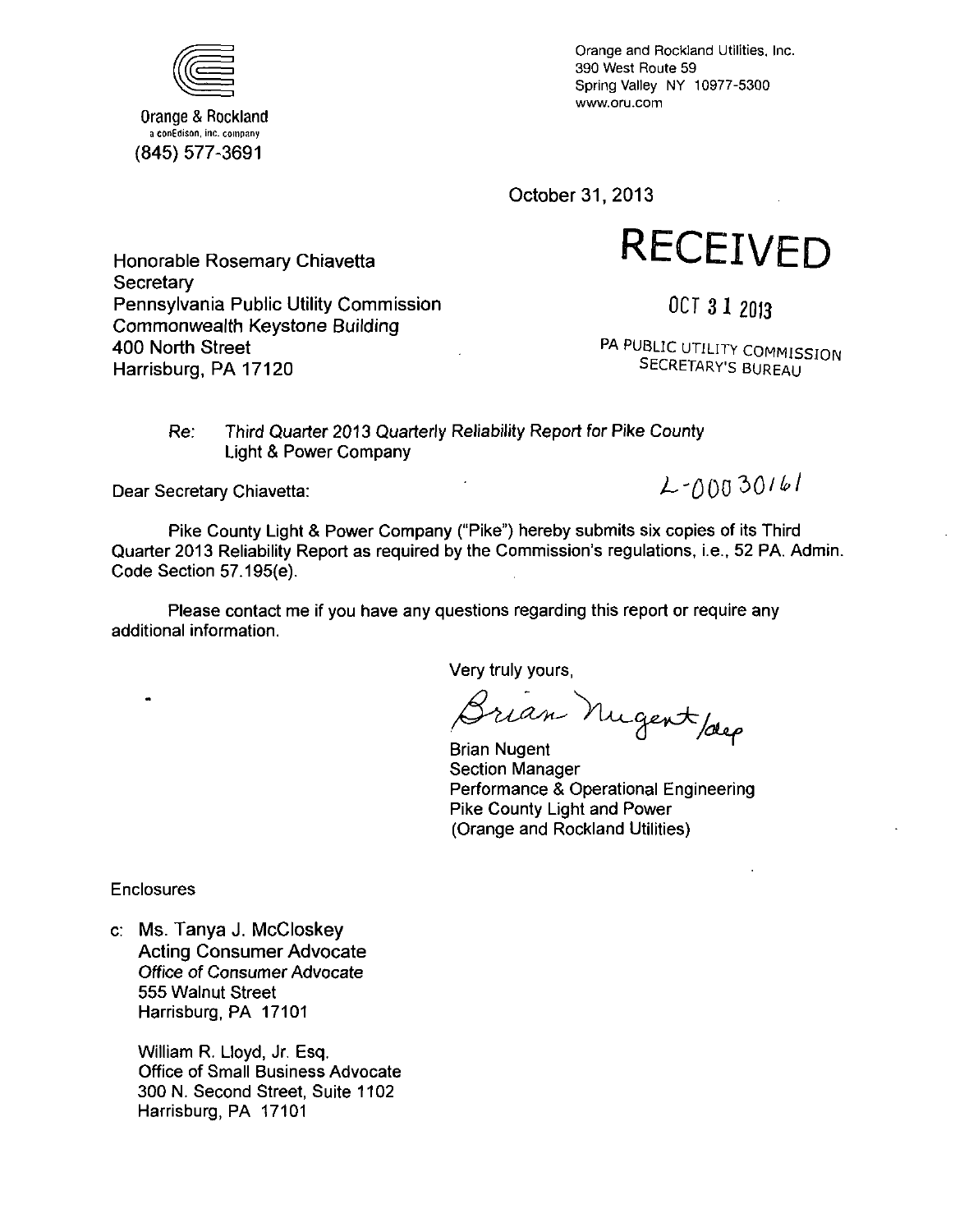## **Pike County Light & Power Company**

**(Orange and Rockland Utilities, Inc.)** 

**Quarterly Reliability Report** 

Third Quarter 2013

# **RECEIVED**

OCT 3 1 2013

PA PUBLIC UTILITY COMMISSION SECRETARY'S BUREAU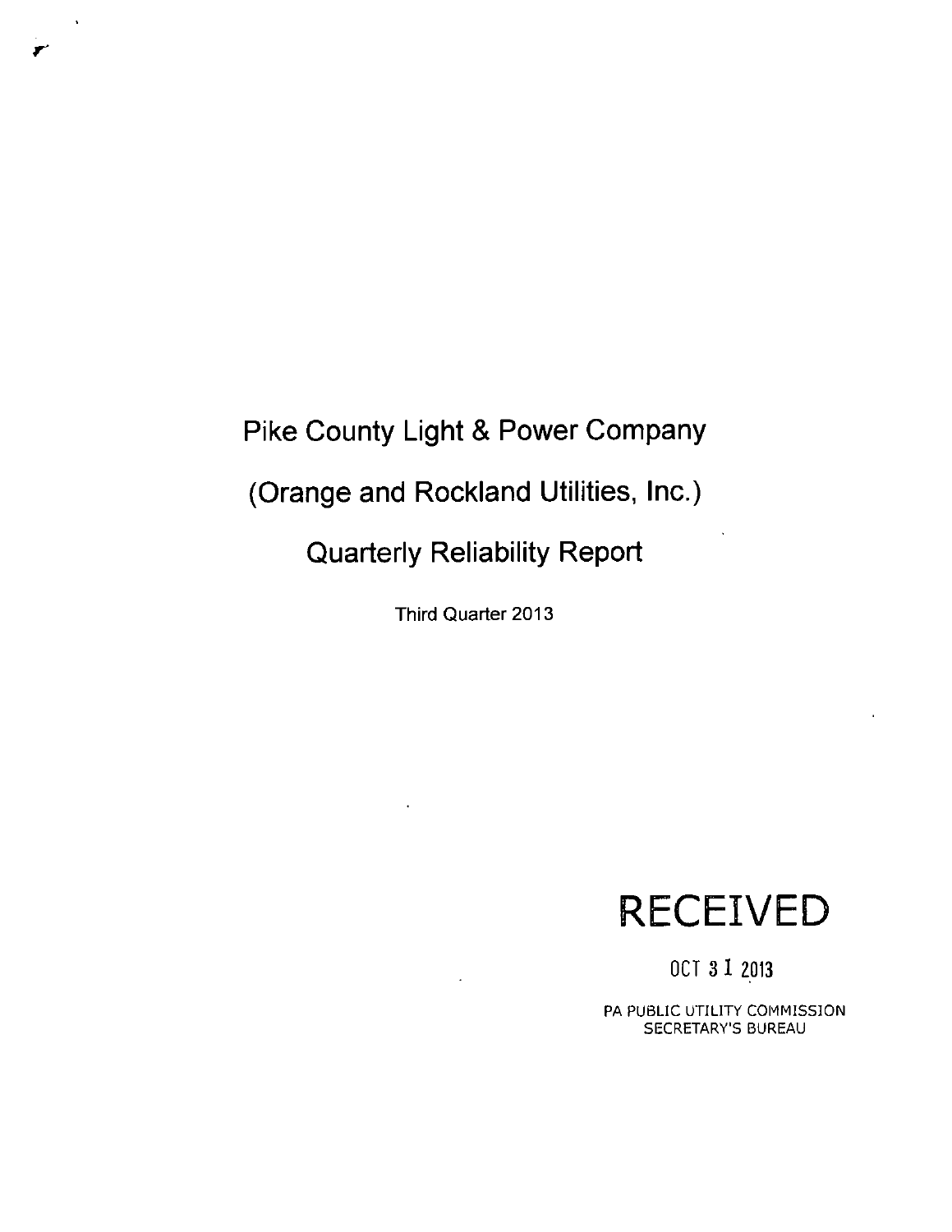§ 57.195. (e)(1) A description of each major event that occurred during the preceding quarter, including the time and duration of the event, the number of customers affected, the cause of the event and any modified procedures adopted in order to avoid or minimize the impact of similar events in the future.

#### 3<sup>ra</sup> Quarter 2013 Major Events

r

Pike County Light & Power Company ("PCL&P") submitted two Major Events described below for approval by the Pennsylvania Public Utility Commission ("Commission"), for the third quarter of 2013.

| <b>Date</b> | Time  | <b>Circuit</b> | Cause                | <b>Duration</b><br>(minutes) | <b>Customers</b><br><b>Affected</b> | <b>Customer</b><br>Min of<br>Interruptions |
|-------------|-------|----------------|----------------------|------------------------------|-------------------------------------|--------------------------------------------|
| 7/7/2013    | 14:34 | $L7 - 6 - 34$  | Lightning            | 433                          | 2,641                               | 321,721                                    |
| 9/28/2013   | 7.02  | $L7 - 6 - 34$  | Equipment<br>failure | 293                          | 2,285                               | 669,175                                    |

#### July 7. 2013 exclusion:

This incident was the result of extreme heat that entered the PCL&P service territory over the Fourth of July Holiday weekend and produced a lightning storm on the evening of July 7th. This storm inflicted damage on the system that developed into outages for several customers. PCL&P submitted this exclusion request to the Commission on July 26, 2013. The Commission has approved this request.

#### September 28 exclusion:

This incident occurred when a line conductor slipped free from an automatic splice on the field phase of Line 7 near the intersection of Route 209 and Cummins Hill Road in Westfall, Pennsylvania. PCL&P submitted this exclusion request to the Commission on October 24, 2013 and this exclusion request is currently pending before the **Commission** 

|  |  |  | 3rd Quarter 2013 Pre-Arranged Outages |  |
|--|--|--|---------------------------------------|--|
|--|--|--|---------------------------------------|--|

| <b>Date</b> | Time  | <b>Circuit</b> | <b>Cause</b>                                  | <b>Duration</b><br>(minutes) | <b>Customers</b><br><b>Affected</b> | <b>Customer</b><br>Min of<br><b>Interruptions</b> |
|-------------|-------|----------------|-----------------------------------------------|------------------------------|-------------------------------------|---------------------------------------------------|
| 9/3/2013    | 18:30 | $L7 - 6 - 34$  | Replace<br>leaking<br>padmount<br>transformer | 100.2                        |                                     | 100.2                                             |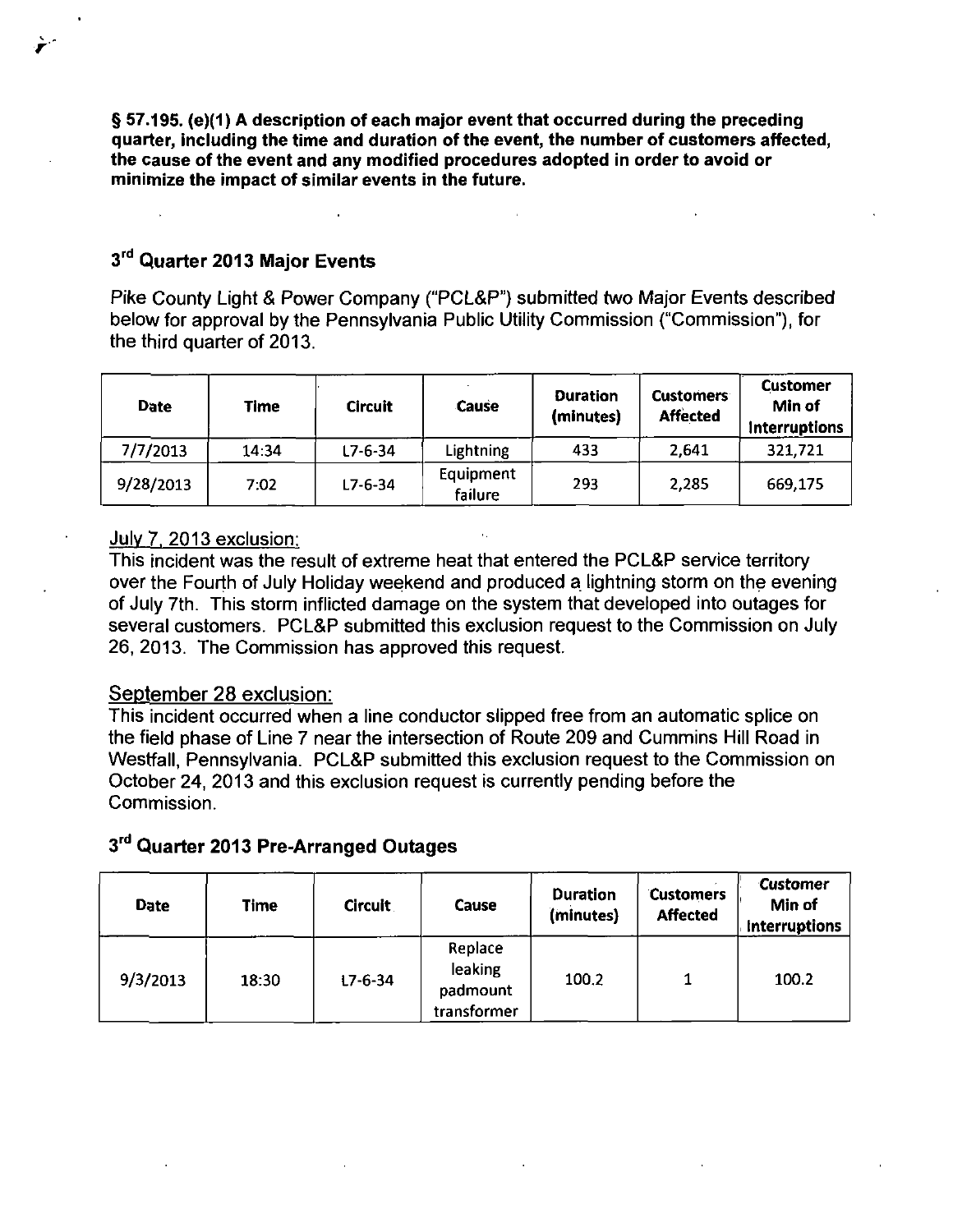**§ 57.195. (e)(2) Rolling 12-month reliability index values (SAJFI, CAIDI, SAID), and if available, MAIFI) for the EDC's service territory for the preceding quarter. The report shall include the data used in calculating the indices, namely the average number of customers served, the number of sustained customer interruptions, the number of customers affected, and the customer minutes of interruption. If MAIFI values are provided, the report shall also include the number of customer momentary interruptions.** 

| Year  | Quarter | <b>Customers</b><br><b>Served</b> | <b>Interruptions</b> | <b>Customers</b><br><b>Affected</b> | <b>Customer Min of</b><br><b>Interruptions</b> |
|-------|---------|-----------------------------------|----------------------|-------------------------------------|------------------------------------------------|
| 2012  | 4th Qtr | 4,486                             | 55                   | 2,542                               | 468,931                                        |
| 2013  | 1st Qtr | 4,492                             | 55                   | 2,656                               | 487,521                                        |
| 2013  | 2nd Qtr | 4,491                             | 53                   | 3,243                               | 549,183                                        |
| 2013  | 3rd Qtr | 4,491                             | 54                   | 5,121                               | 1,098,305                                      |
| 2013* | 3rd Qtr | 4,491                             | 53                   | 2,836                               | 429,130                                        |

**Interruption Data Rolling 12-Month Data** 

مهمو

**\*Pending approval of Exclusion of Major Event occurring September 28, 2013.** 

### **Performance Ratios - Rolling 12-Month Data**

|                              | <b>Frequency SAIFI</b> | <b>Restoration CAIDI (min)</b> | <b>Duration SAIDI (min)</b> |
|------------------------------|------------------------|--------------------------------|-----------------------------|
| <b>Benchmark</b>             | 0.61                   | 174                            | 106                         |
| Rolling 12 Month<br>Standard | 0.82                   | 235                            | 195                         |

| Year  | <b>Quarter</b> | <b>Frequency SAIFI</b> | <b>Restoration</b><br><b>CAIDI</b> | - Duration SAIDI |
|-------|----------------|------------------------|------------------------------------|------------------|
| 2012  | 4th Qtr        | 0.57                   | 184                                | 105              |
| 2013  | 1st Qtr        | 0.59                   | 184                                | 109              |
| 2013  | 2nd Qtr        | 0.72                   | 169                                | 122              |
| 2013  | 3rd Qtr        | 1.14                   | 214                                | 244              |
| 2013* | 3rd Qtr        | 0.63                   | 151                                | 96               |

^Pending approval of Exclusion of Major Event occurring September 28, 2013.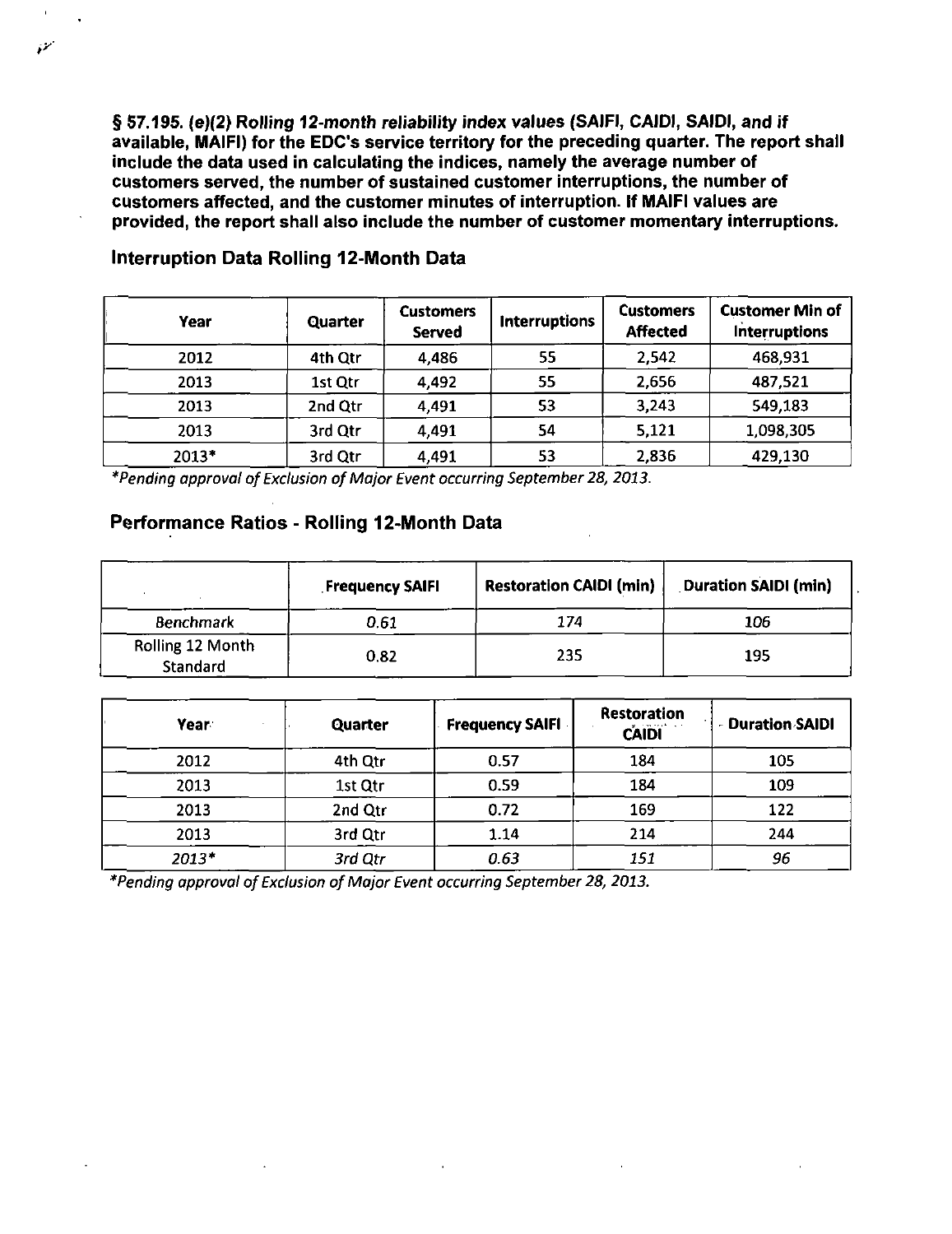**§ S7.195. (e)(5) A rolling 12-month breakdown and analysis of outage causes during the preceding quarter, including the number and percentage of service outages, the number of customers interrupted, and customer interruption minutes categorized by outage cause such as equipment failure, animal contact, tree related, and so forth. Proposed solutions to identified service problems shall be reported.** 

| Cause                  | <b>Number of Interruptions</b> |            | <b>Customers Affected</b> |            | <b>Customer Minutes of</b><br><b>Interruptions</b> |            |
|------------------------|--------------------------------|------------|---------------------------|------------|----------------------------------------------------|------------|
|                        | 12 Month                       | % of Total | 12 Month                  | % of Total | 12<br>Month                                        | % of Total |
| <b>Tree Contact</b>    | 29                             | 53.7%      | 1,326                     | 25.9%      | 205,762                                            | 18.7%      |
| Equipment<br>Failure   | 12                             | 22.2%      | 2,547                     | 49.7%      | 711,347                                            | 64.8%      |
| Lightning              | 1                              | 1.9%       | $\mathbf{1}$              | 0.0%       | 135                                                | 0.0%       |
| <b>Animal Contact</b>  | 3                              | 5.6%       | 491                       | 9.6%       | 66,334                                             | 6.0%       |
| Unknown /<br>Other     | 5                              | 9.3%       | 474                       | 9.3%       | 72,047                                             | 6.6%       |
| Non-Comp.<br>Accidents | $\overline{4}$                 | 7.4%       | 282                       | 5.5%       | 42,680                                             | 3.9%       |
| Customer<br>Problem    |                                | 0.0%       | $\bullet$                 | 0.0%       |                                                    | 0.0%       |
| Overload               | $\blacksquare$                 | 0.0%       | $\blacksquare$            | 0.0%       | -<br>$\ddot{\phantom{0}}$                          | 0.0%       |
| <b>Work Error</b>      | $\blacksquare$                 | 0.0%       | ۰                         | 0.0%       |                                                    | 0.0%       |
| <b>All Causes</b>      | 54                             |            | 5,121                     |            | 1,098,305                                          |            |

| Cause                         | Number of Interruptions |            | <b>Customers Affected</b> |            | <b>Customer Minutes of</b><br><b>Interruptions</b> |            |  |
|-------------------------------|-------------------------|------------|---------------------------|------------|----------------------------------------------------|------------|--|
|                               | 12 Month                | % of Total | 12 Month                  | % of Total | 12<br>Month                                        | % of Total |  |
| <b>Tree Contact</b>           | 29                      | 53.7%      | 1.326                     | 25.9%      | 205,762                                            | 18.7%      |  |
| *Equipment<br>Failure         | 11                      | 20.4%      | 262                       | 5.1%       | 42,171                                             | 3.8%       |  |
| <b>Lightning</b>              | 1                       | 1.9%       | 1                         | 0.0%       | 135                                                | 0.0%       |  |
| <b>Animal Contact</b>         | 3                       | 5.6%       | 491                       | 9.6%       | 66,334                                             | 6.0%       |  |
| Unknown /<br>Other            | 5                       | 9.3%       | 474                       | 9.3%       | 72,047                                             | 6.6%       |  |
| Non-Comp.<br><b>Accidents</b> | 4                       | 7.4%       | 282                       | 5.5%       | 42,680                                             | 3.9%       |  |
| Customer<br>Problem           |                         | 0.0%       |                           | 0.0%       |                                                    | 0.0%       |  |
| Overload                      |                         | 0.0%       |                           | 0.0%       |                                                    | 0.0%       |  |
| <b>Work Error</b>             |                         | 0.0%       | $\overline{\phantom{a}}$  | 0.0%       | $\overline{\phantom{a}}$                           | 0.0%       |  |
| <b>All Causes</b>             | 53                      |            | 2,836                     |            |                                                    | 429,130    |  |

 $\ddot{\phantom{a}}$ 

"Pending approval of Exclusion of Major Event occurring September 28, 2013.

 $\overline{a}$ 

 $\overline{\phantom{a}}$